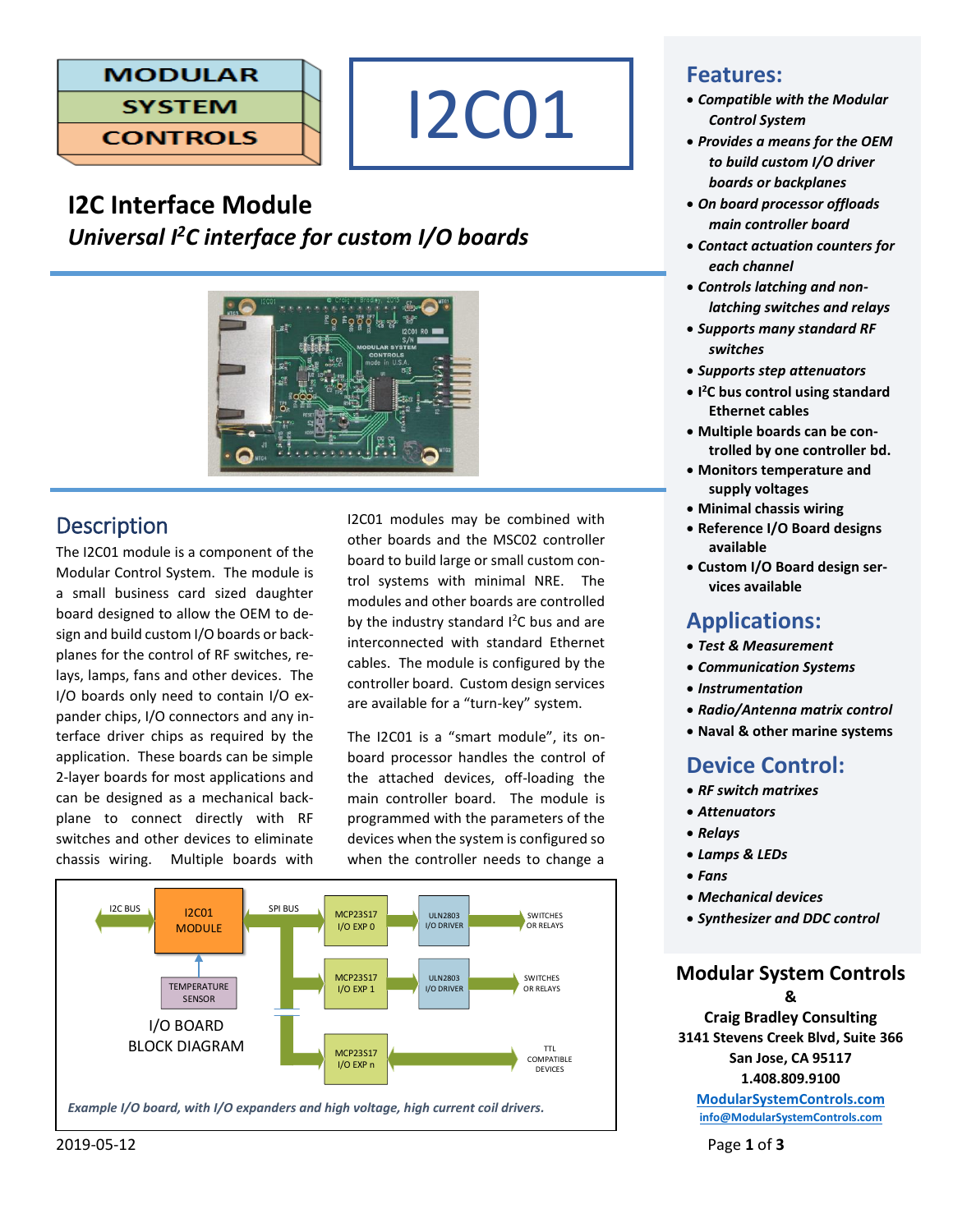setting such as a RF switch position, all it needs to send to the module is the switch number and the new position.

One example is the control of a multi-position latching switch with a common reset line, the I2C01 processor would first pulse the reset coil for the programmed time, then pulse the proper coil to set the desired position. As the required pulse timing is typically 10-20 milliseconds for each coil, once the command is sent to the I2C01, the controller board is free to continue to the next switch or device without having to wait for the pulse timing to complete. If a path in a matrix switch is being set, this will allow the action to be processed in parallel. The I2C01 module can also process multiple switch commands in parallel as the command structure allows the controller board to send a list of switch position commands.

# System Architecture

The Modular Control System consists of a MSC02 Modular System Controller Board and as many driver boards as needed. The system control is via I 2C serial buses using standard Ethernet cables. All modules have two parallel  $I^2C$ connectors so they can be "daisy chained" on the bus. Other types of boards can also be included in the system as well as a front panel color touch screen.

System configuration, switch types and other device parameters are pre-programmed in the MSC02 controller board's EEPROM using simple SCPI commands and can be loaded using batch files.

# I2C01 Configuration

The I2C01 modules are configured by the MSC02 controller board over the I2C bus when the system is assembled. The I2C01 stores its configuration in its own EEPROM so it is ready at power on.

I2C01 modules can be configured to control up to 32 Microchip MCP23S17 16-bit I/O expanders (512 bits) which in turn can control up to 100 switches or relays with a separate command for each one. The I/O expanders have 2 8-bits ports and each port can be configured to control switches with up to 8 positions or multiple switches or relays in any mix up to 8 control lines. For example, a port could control two 4-position switches, two 3-position switches with two SPDT switches or one 8-position switch. Switches larger than 8-postions can be controlled using multiple ports.

The I2C01 can also be configured to control step attenuators. The attenuation value for each control line is programmed and the attenuator can be set by just specifying the total attenuation value. This also allows the attenuator to be calibrated to match actual values if desired.



#### **I2C01 Module on a 72 Channel Switch Driver Board**

This is an example usage of the I2C01 module on a custom switch driver board. This board is designed to drive 9 6-position switches and 9 2-position latching switches which plug directly into the board with no cables.

#### **I2C01 I<sup>2</sup>C Module – Data Sheet**

The control ports can also be set with 8 bit values in decimal or hexadecimal to control lamps or other devices.

The I2C01 has service request capability and can notify the controller of specific events such as operation complete to validate that all commands have been executed or in case of a system error such as a power supply voltage out of range or an over temperature event.

The module temperature and supply voltages are monitored and reported to the controller on command.

The I2C01 contains counters which can be enabled to count the number cycles for each switch pole or relay to provide a warning when the device reaches a predetermined number of cycles. In a production test environment, this will allow the devices to be replaced when their maximum cycles specification is reached.

# Supported Devices

The standard I2C01 firmware supports the following devices with low side coil drive requirements, please consult the factory if additional device support is needed.

#### RF Switches

- 1 to 8 poles non-latching
- 1 to 8 poles latching
- 1 to 7 poles latching w/reset

#### Step Attenuators

- 1 to 8 sections non-latching
- 1 to 4 sections latching (2 lines per section)

#### Relays

- Non-latching (1 coil)
- Latching (2 coils)

## Other Devices

- Single line on/off
- Multiple lines, decimal or binary encoding